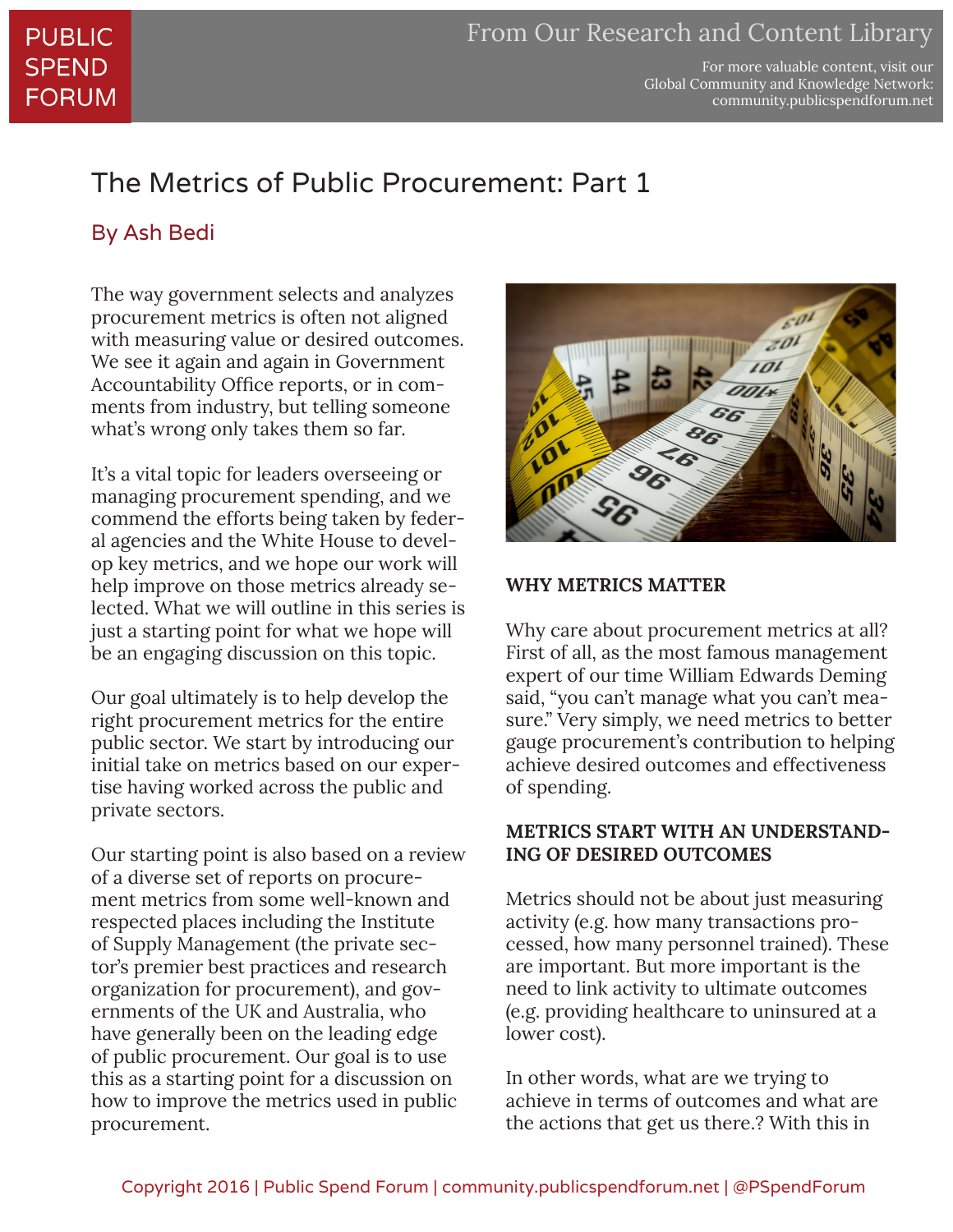## **PUBLIC SPEND FORUM**

For more valuable content, visit our Global Community and Knowledge Network: community.publicspendforum.net

mind, we present an introduction to procurement metrics organized along four areas. These four areas are in many ways linked to the "procurement value levers" we've discussed elsewhere. We will expand on each of these areas in a subsequent article.

#### **METRICS AREA 1 — MANAGING TOTAL COST**

One of the primary goals of any procurement is to manage total cost. This is not just about money. It is also about measuring effectiveness in terms of outcomes – if you have to keep spending over and over to achieve the same outcome, your total cost goes up. Overall, these metrics measure how well an organization is applying various leading practices in managing cost such as achieving better prices, managing specifications, managing demand etc.

#### **METRICS AREA 2 — MANAGING AND ENGAGING SUPPLIERS**

This area is focused on measuring how well an organization is engaging, managing and collaborating with suppliers in terms of meaningfully engaging suppliers, achieving socio-economic objectives, and managing supplier performance.

#### **METRICS AREA 3 — MANAGING INTER-NAL OPERATIONS AND CUSTOMER SATISFACTION**

Efficiency and customer satisfaction is the focus of this metrics area. Examples include measuring cycle time, internal procurement function costs and of course internal customer satisfaction with the procurement function.

#### **METRICS AREA 4 — MANAGING THE WORKFORCE**

Here, we focus on acquiring, retaining and developing leadership and broader talent with the required qualifications. This of course is a topic high on the mind of anyone focused on government procurement. We similarly believe this is the key to building a world-class procurement and acquisition system.

Let's dive deeper into the first set of metrics around "Managing total cost."

#### **MANAGING TOTAL COST IS A FUNDA-MENTAL MISSION OF THE PROCURE-MENT FUNCTION**

In our definition, total cost not only accounts for prices paid, but also other factors that drive costs. A simple example that everyone can relate to is printers. The price of a printer (and improvements in that price from competition for example) is only one factor in gauging cost performance.

Other factors include identifying appropriate specifications for that printer, ensuring that the "need" is consistent with the defined specifications, managing the total number of printers bought, etc. Total cost can be broken into four key components. These components measure how well an organization is applying various leading practices in managing cost and driving savings.

While we discuss these factors today in the context of metrics, any professional can also take these to apply specific actions as they go to market for any product or service. Below we elaborate on each of the four savings metrics of managing total cost.

Copyright 2016 | Public Spend Forum | community.publicspendforum.net | @PSpendForum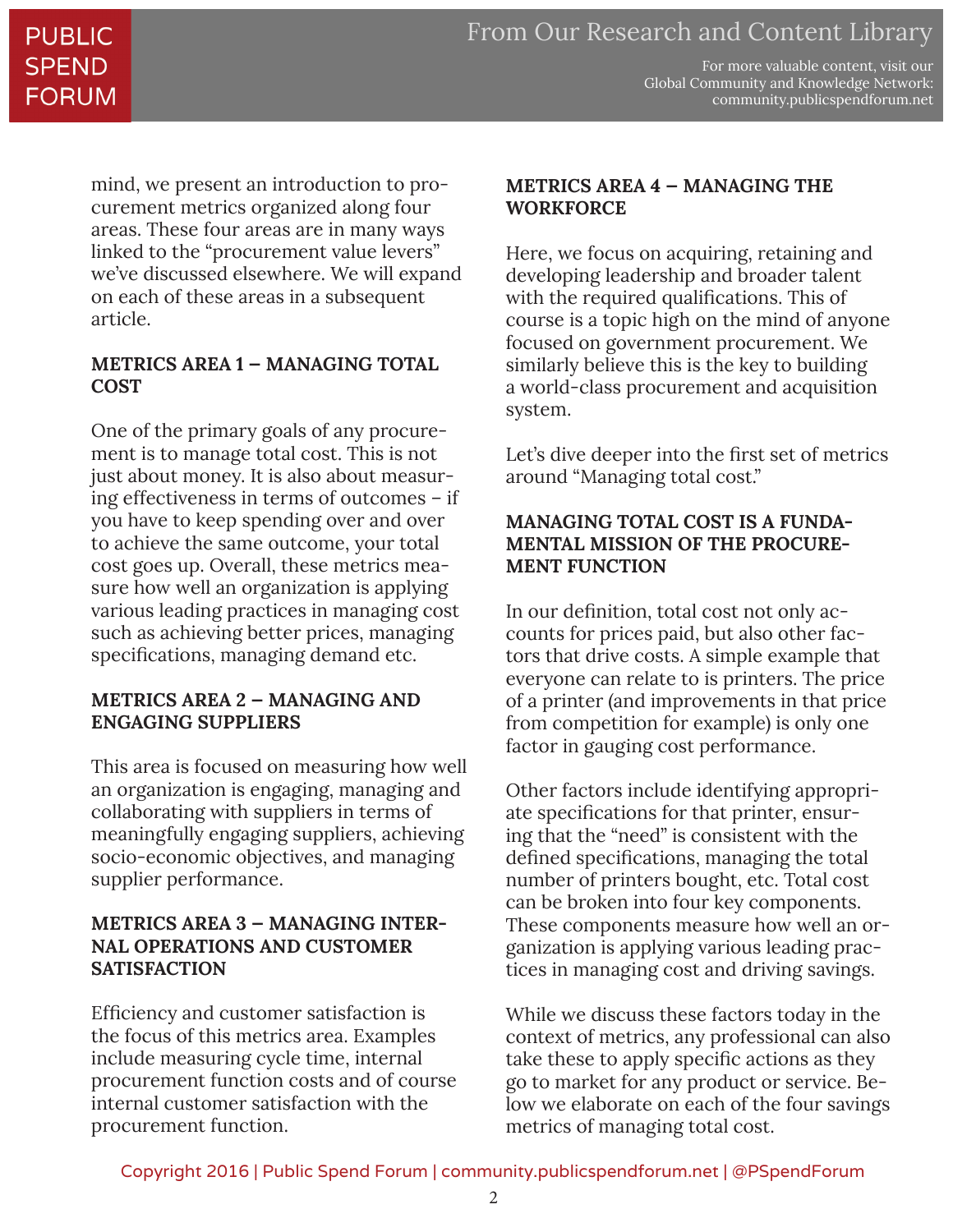For more valuable content, visit our Global Community and Knowledge Network: community.publicspendforum.net

#### **IMPROVED PRICES**

Prices paid often grabs all the attention, but the truth is that price may be the most basic and incomplete part of managing total cost. Nonetheless, benchmarking prices paid is an important factor that should be monitored and measured. As we illustrated in our other article, price benchmarking must take into account the context of any purchase including the volume, strategic rationale for supplier, industry conditions. For more on how to improve pricing, you can see our article diving into six proven techniques. In terms of the metrics you need for measuring improved prices, you'll want to employ ones that measure reductions in pricing and the absolute savings achieved as a result.

#### **COST AVOIDANCE**

Though sometimes lumped in with improved pricing, cost avoidance is more applicable to products and services where prices tend to increase year over year. The goal here is to measure how well a procurement performed in managing price increases against what the overall market is showing. In other words, if prices are increasing for the market overall, were we able to do better than the market.

A good example of when cost avoidance comes into play is watching the price of oil and similar "commodities" go through inflationary periods. Another example is labor costs for various types of services—we often see year-over-year price increases in these types of spend areas. It's procurement's job to make sure the price increases for our organizations are managed relative to a relevant market index. Or even better,



we want to manage the price increase to be less than a relevant market index. The most helpful metrics to this end are ones that measure whether price increases are favorable relative to previous contract terms and/ or relative to a relevant market price index.

#### **MANAGING SPECIFICATIONS**

Standardizing specifications across an organization and keeping specs as close to market standards as possible is another way to manage total cost. Both of these are difficult in practice but can yield significant benefit. Metrics for savings due to managing specifications measure how much is saved as a result of identifying alternate, lower-priced products or services to achieve desired mission outcomes.

A couple of examples illustrate the point. One federal agency, for express air and ground shipping needs, increased the "on time" guarantee by 2% above commercial standards. When the suppliers informed the agency of the potential cost increase versus the relative benefit, luckily both the agency and suppliers were able to change the guarantee requirement to the accepted commer-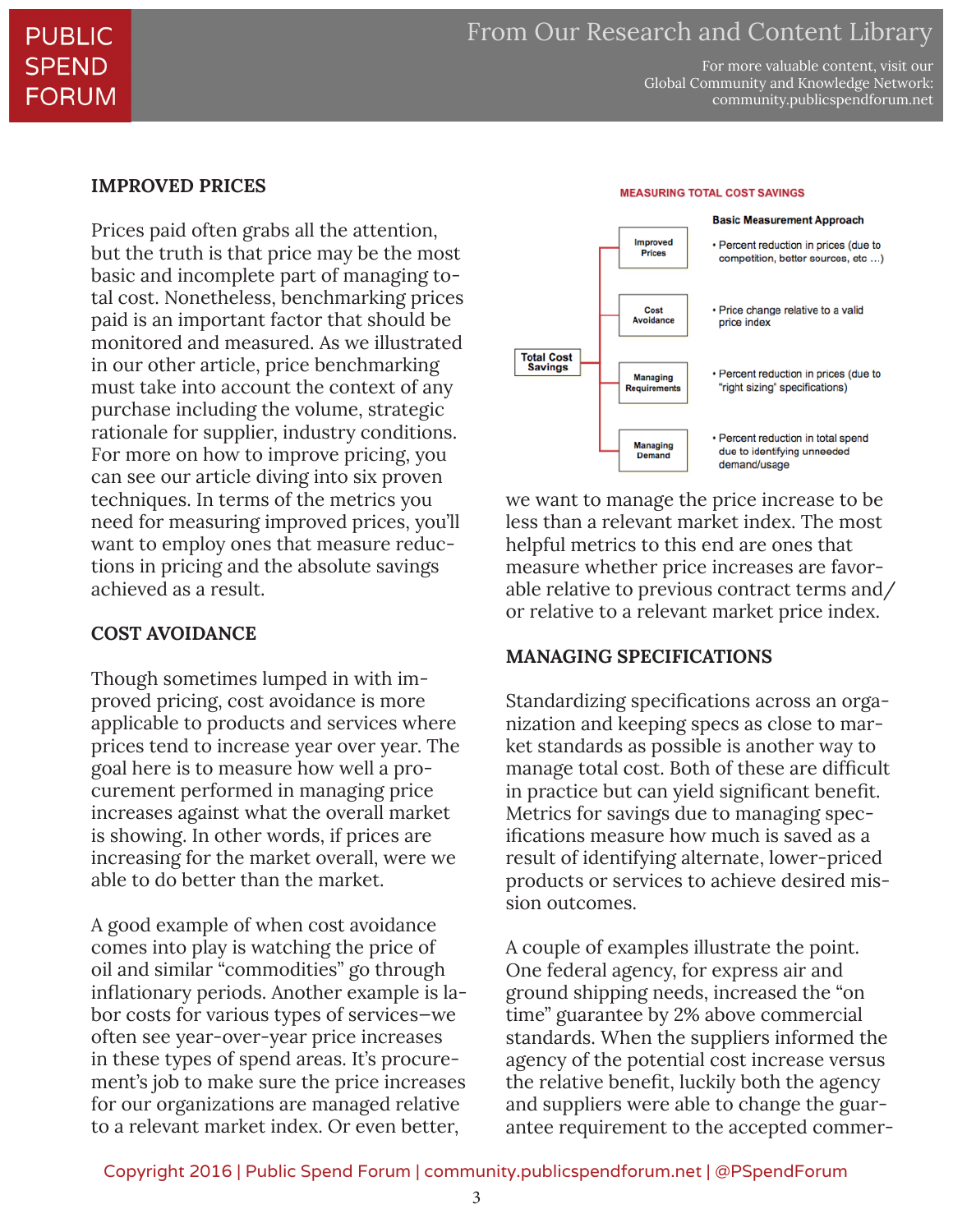## PUBLIC **SPEND** FORUM

For more valuable content, visit our Global Community and Knowledge Network: community.publicspendforum.net

cial standard, saving both the government and suppliers money.

Another example, different users may require different amounts of memory, speed and overall computing power for their computers, depending on their jobs. By establishing groups of users based on their needs and standardizing around 3 or 4 models, government can work with suppliers to provide higher volumes and other efficiencies.

#### **REDUCTION IN DEMAND**

Best way to reduce cost is to not buy something. Seemingly obvious, this is one place where we see a lot of waste and a lot of opportunity. Government organization should be working to measure how much total volume of something they are purchasing and whether it can and is being reduced over time, to match real "needs." Metrics that identify savings from a reduction in demand measure the total savings achieved for eliminating a portion of the demand. In other words, every "unit" reduction in demand represents a 100% savings for that unit! That'll look good on any report.

A common example in the government has been cell phones. One agency, for instance, found thousands of lines that were not being used because users had left the agency. Working with suppliers, they were able to shut down those lines.

#### **WHAT YOU CAN DO TODAY**

Regardless of what your organization is buying, you can start today by measuring total cost.

- 1. Establish clear metrics around total costs, starting with your largest programs and categories.
- 2. Break down the total costs into its many components, including price and the other factors mentioned in this article.
- 3. Identify opportunities where factors can be applied.
- 4. Work with your customers and stakeholders to put an action plan in place.

Stay tuned for more in our metrics series, as we dive into the other metrics areas.

*Note: Posting of this publication to any site or community server without written permission of Public Spend Forum is forbidden. However, we encourage you to share and post links to the content with your network.*

Copyright 2016 | Public Spend Forum | community.publicspendforum.net | @PSpendForum